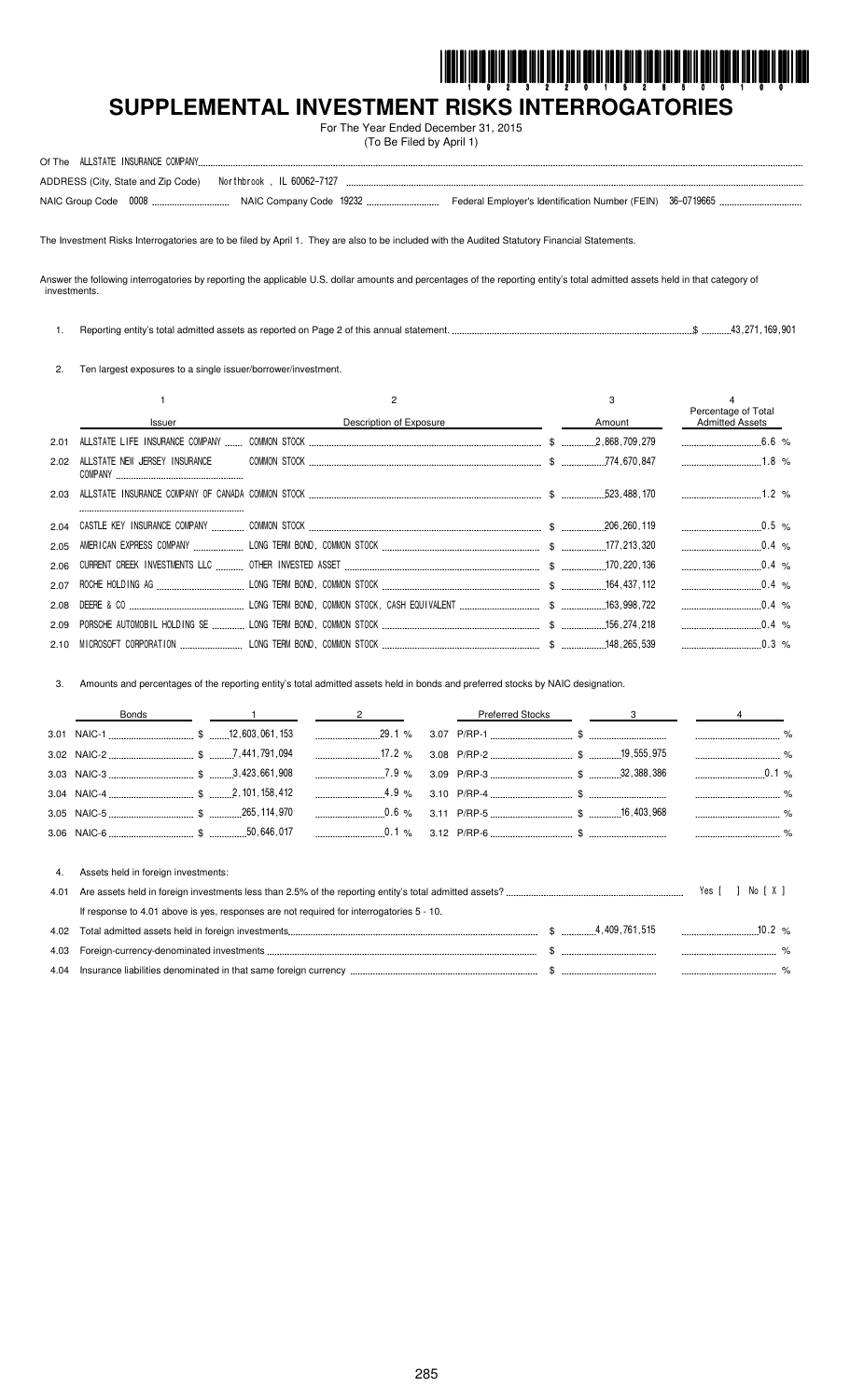| ົບ. | Aggregate foreign investment exposure categorized by NAIC sovereign designation: |  |  |  |  |  |  |
|-----|----------------------------------------------------------------------------------|--|--|--|--|--|--|
|-----|----------------------------------------------------------------------------------|--|--|--|--|--|--|

|      |                                                                                                                  |                |                  | $\overline{1}$            | $\overline{2}$                 |
|------|------------------------------------------------------------------------------------------------------------------|----------------|------------------|---------------------------|--------------------------------|
| 5.01 |                                                                                                                  |                |                  |                           | 9.0 %                          |
| 5.02 |                                                                                                                  |                |                  |                           |                                |
| 5.03 |                                                                                                                  |                |                  |                           | $\ldots$ 0.4 %                 |
| 6.   | Largest foreign investment exposures by country, categorized by the country's NAIC sovereign designation:        |                |                  |                           |                                |
|      |                                                                                                                  |                |                  | $1 \qquad \qquad$         | $2 \left( \frac{1}{2} \right)$ |
|      | Countries designated NAIC - 1:                                                                                   |                |                  |                           |                                |
| 6.01 |                                                                                                                  |                |                  |                           |                                |
| 6.02 |                                                                                                                  |                |                  |                           | $\ldots$ 1.4 %                 |
|      | Countries designated NAIC - 2:                                                                                   |                |                  |                           |                                |
| 6.03 |                                                                                                                  |                |                  |                           | $\ldots$ 0.3 %                 |
| 6.04 | Countries designated NAIC - 3 or below:                                                                          |                |                  |                           |                                |
|      |                                                                                                                  |                |                  |                           | $\ldots$ 0.2 %                 |
| 6.05 |                                                                                                                  |                |                  |                           |                                |
| 6.06 |                                                                                                                  |                |                  |                           |                                |
|      |                                                                                                                  |                |                  |                           | $\mathbf{2}$                   |
| 7.   |                                                                                                                  |                |                  |                           | 2.0%                           |
|      |                                                                                                                  |                |                  |                           |                                |
| 8.   | Aggregate unhedged foreign currency exposure categorized by NAIC sovereign designation:                          |                |                  |                           |                                |
|      |                                                                                                                  |                |                  |                           | $\frac{2}{\sqrt{2}}$           |
| 8.01 |                                                                                                                  |                |                  |                           | $1.8$ %                        |
| 8.02 |                                                                                                                  |                |                  |                           |                                |
| 8.03 |                                                                                                                  |                |                  |                           |                                |
| 9.   | Largest unhedged foreign currency exposures by country, categorized by the country's NAIC sovereign designation: |                |                  | $1$ <sub>__________</sub> | $2^{\circ}$                    |
|      | Countries designated NAIC - 1:                                                                                   |                |                  |                           |                                |
| 9.01 |                                                                                                                  |                |                  |                           | $\ldots$ 0.5 %                 |
| 9.02 |                                                                                                                  |                |                  |                           | $\ldots$ 0.4 %                 |
|      | Countries designated NAIC - 2:                                                                                   |                |                  |                           |                                |
| 9.03 |                                                                                                                  |                |                  |                           |                                |
| 9.04 |                                                                                                                  |                |                  |                           |                                |
|      | Countries designated NAIC - 3 or below:                                                                          |                |                  |                           |                                |
| 9.05 |                                                                                                                  |                |                  |                           |                                |
| 9.06 |                                                                                                                  |                |                  |                           |                                |
| 10.  | Ten largest non-sovereign (i.e. non-governmental) foreign issues:                                                |                |                  |                           |                                |
|      | $\mathbf{1}$<br>Issuer                                                                                           | $\overline{2}$ | NAIC Designation | 3                         | 4                              |
|      |                                                                                                                  |                |                  |                           | 0.4%                           |
|      |                                                                                                                  |                |                  |                           | $\ldots$ 0.4 %                 |
|      |                                                                                                                  |                |                  | $$$ 117,468,648           |                                |
|      |                                                                                                                  |                |                  |                           | $\ldots$ 0.3 %                 |
|      |                                                                                                                  |                |                  | $$$ 103,918,713           |                                |
|      |                                                                                                                  |                |                  |                           |                                |
|      |                                                                                                                  |                |                  |                           |                                |
|      |                                                                                                                  |                |                  |                           |                                |
|      |                                                                                                                  |                |                  | $$$ 81,828,076            |                                |

10.10 " \$- \$ -- %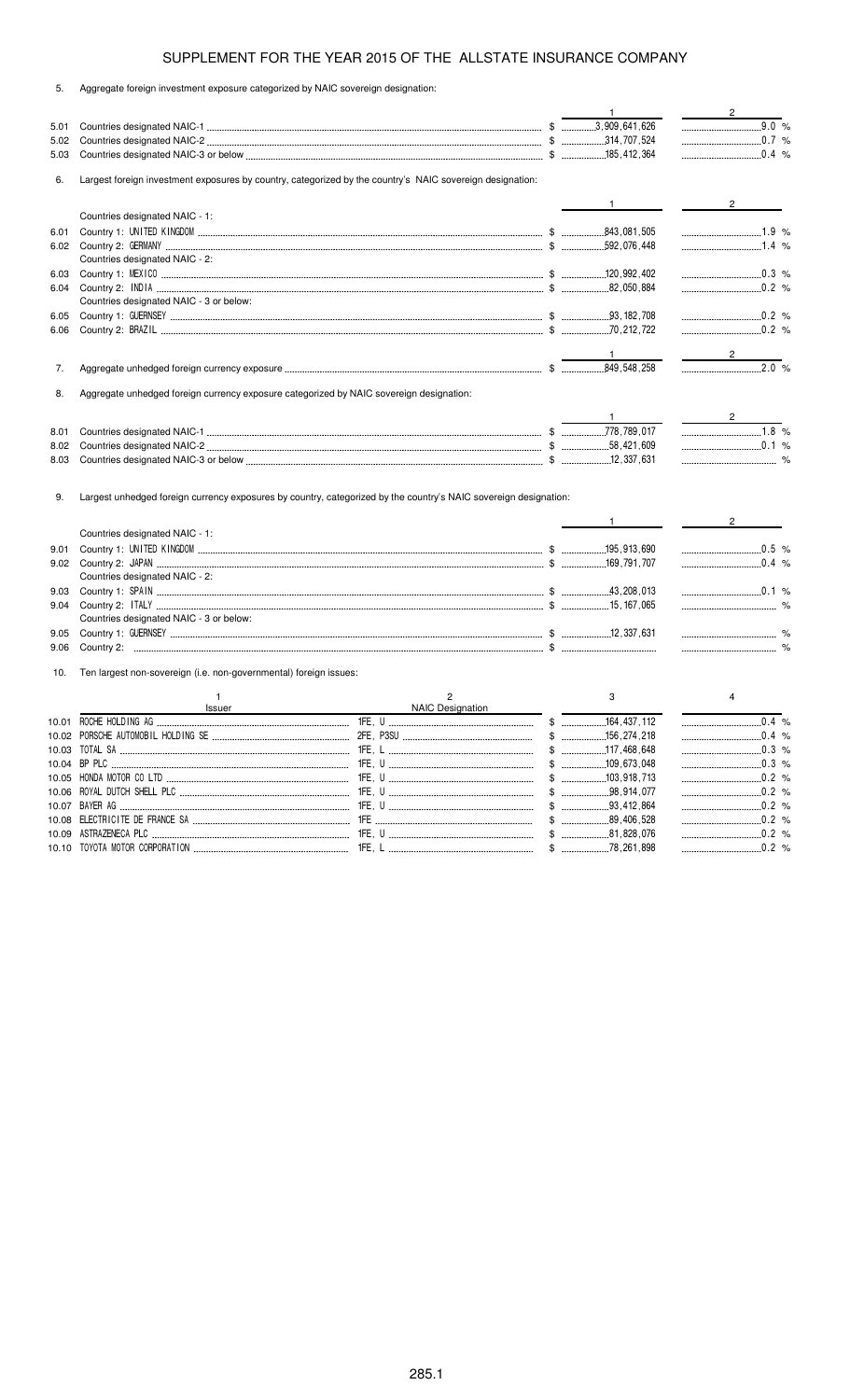|       | 11. Amounts and percentages of the reporting entity's total admitted assets held in Canadian investments and unhedged Canadian currency exposure: |                |                                      |
|-------|---------------------------------------------------------------------------------------------------------------------------------------------------|----------------|--------------------------------------|
|       |                                                                                                                                                   |                |                                      |
|       | If response to 11.01 is yes, detail is not required for the remainder of interrogatory 11.                                                        |                |                                      |
|       |                                                                                                                                                   |                | $\overline{\phantom{a}2\phantom{a}}$ |
|       |                                                                                                                                                   |                | $\overline{1.3}$ %                   |
|       |                                                                                                                                                   |                |                                      |
|       |                                                                                                                                                   |                |                                      |
|       |                                                                                                                                                   |                |                                      |
| 12.   | Report aggregate amounts and percentages of the reporting entity's total admitted assets held in investments with contractual sales restrictions: |                |                                      |
|       |                                                                                                                                                   |                | Yes [ ] No [ X ]                     |
|       | If response to 12.01 is yes, responses are not required for the remainder of Interrogatory 12.                                                    |                |                                      |
|       |                                                                                                                                                   |                |                                      |
|       | Largest three investments with contractual sales restrictions:                                                                                    |                | 4.2%                                 |
|       |                                                                                                                                                   |                | $\ldots$ 0.2 %                       |
|       | 12.04 HIGHSTAR CAPITAL IV (2002) 424 THE STAR CAPITAL IV (2014) 424                                                                               |                |                                      |
|       |                                                                                                                                                   |                | $\ldots$ 0.1 %                       |
| 13.   | Amounts and percentages of admitted assets held in the ten largest equity interests:                                                              |                |                                      |
|       |                                                                                                                                                   |                | Yes [ ] No [ X ]                     |
|       | If response to 13.01 above is yes, responses are not required for the remainder of Interrogatory 13.                                              |                |                                      |
|       | 1.<br>Issuer                                                                                                                                      | $\overline{2}$ | 3                                    |
|       |                                                                                                                                                   |                | $\overline{6.6}$ %                   |
|       |                                                                                                                                                   |                |                                      |
|       |                                                                                                                                                   |                | $1.2\%$                              |
|       |                                                                                                                                                   |                |                                      |
| 13.06 |                                                                                                                                                   |                |                                      |
|       |                                                                                                                                                   |                | $\ldots$ 0.3 %                       |
| 13.08 |                                                                                                                                                   |                |                                      |
|       |                                                                                                                                                   |                | $0.2$ %                              |

13.10 " &' & + ! #&& #( +' \$ \$ \$ % 13.11 \$ 
\$
\$ \$ %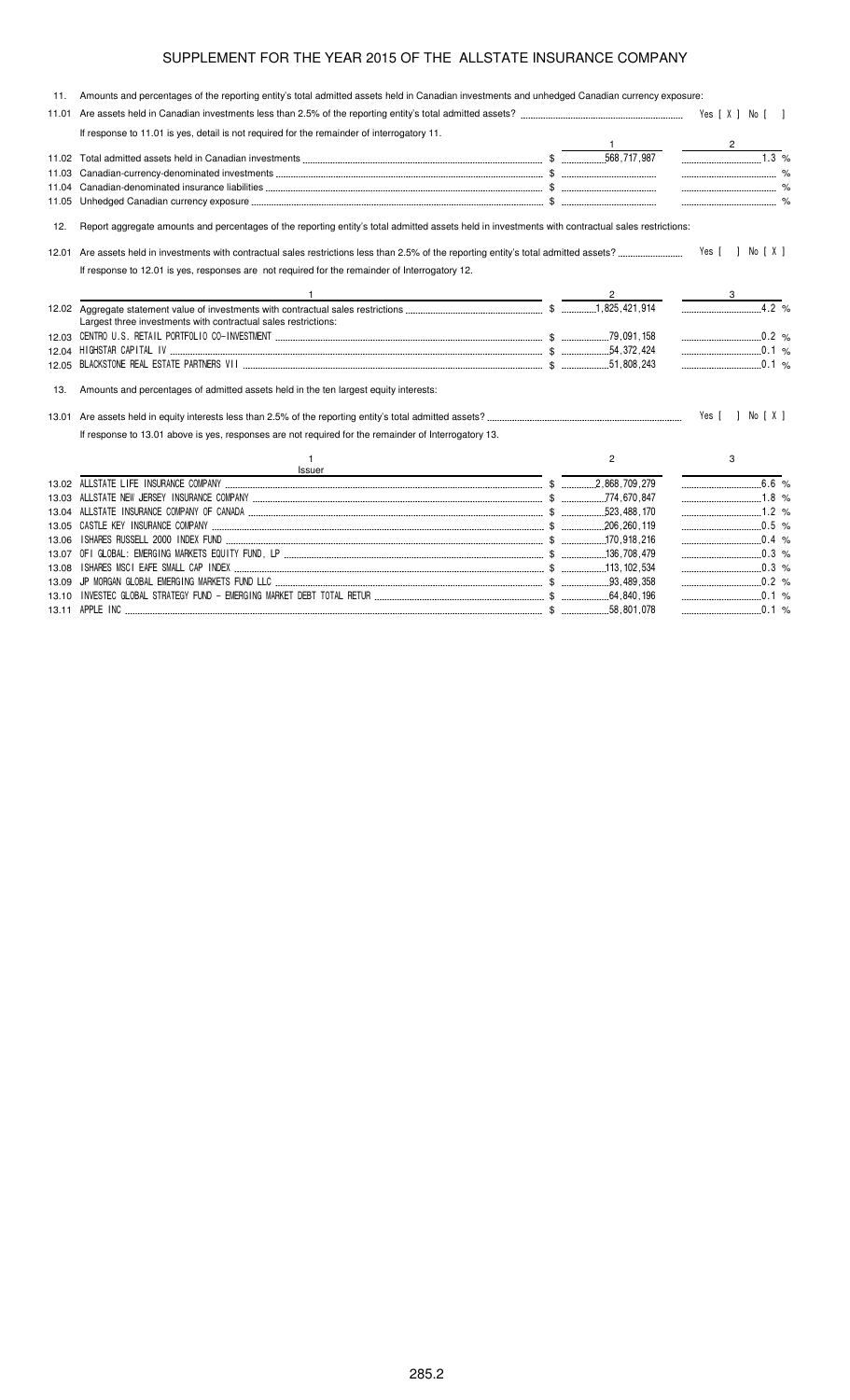### 14. Amounts and percentages of the reporting entity's total admitted assets held in nonaffiliated, privately placed equities: 14.01 Are assets held in nonaffiliated, privately placed equities less than 2.5% of the reporting entity's total admitted assets? - $\therefore$  Yes [ ] No [ X ] If response to 14.01 above is yes, responses are not required for the remainder of Interrogatory 14. 1  $\overline{\phantom{a}}$  3 14.02 Aggregate statement value of investments held in nonaffiliated, privately placed equities \$  % Largest three investments held in nonaffiliated, privately placed equities: 14.03 ! "# #\$ % \$ &'
 '& % 14.04 (% ! #\$ ) \$ &
& ' % 14.05 \*\*! )% + \$ & '  $.0.1%$ 15. Amounts and percentages of the reporting entity's total admitted assets held in general partnership interests: 15.01 Are assets held in general partnership interests less than 2.5% of the reporting entity's total admitted assets? -Yes [ X ] No [ ] If response to 15.01 above is yes, responses are not required for the remainder of Interrogatory 15. 1  $\overline{\phantom{a}}$  3 15.02 Aggregate statement value of investments held in general partnership interests \$ % Largest three investments in general partnership interests: 15.03 \$ % 15.04 \$ % 15.05 \$ % 16. Amounts and percentages of the reporting entity's total admitted assets held in mortgage loans: 16.01 Are mortgage loans reported in Schedule B less than 2.5% of the reporting entity's total admitted assets? - $\ldots$  Yes [ X ] No [ ] If response to 16.01 above is yes, responses are not required for the remainder of Interrogatory 16 and Interrogatory 17. 1 Type (Residential, Commercial, Agricultural) 2 3 16.02 \$ % 16.03 \$ % 16.04 \$ % 16.05 \$ % 16.06 \$ % 16.07 \$ % 16.08 \$ % 16.09 \$ %

16.10 \$ % 16.11 \$ %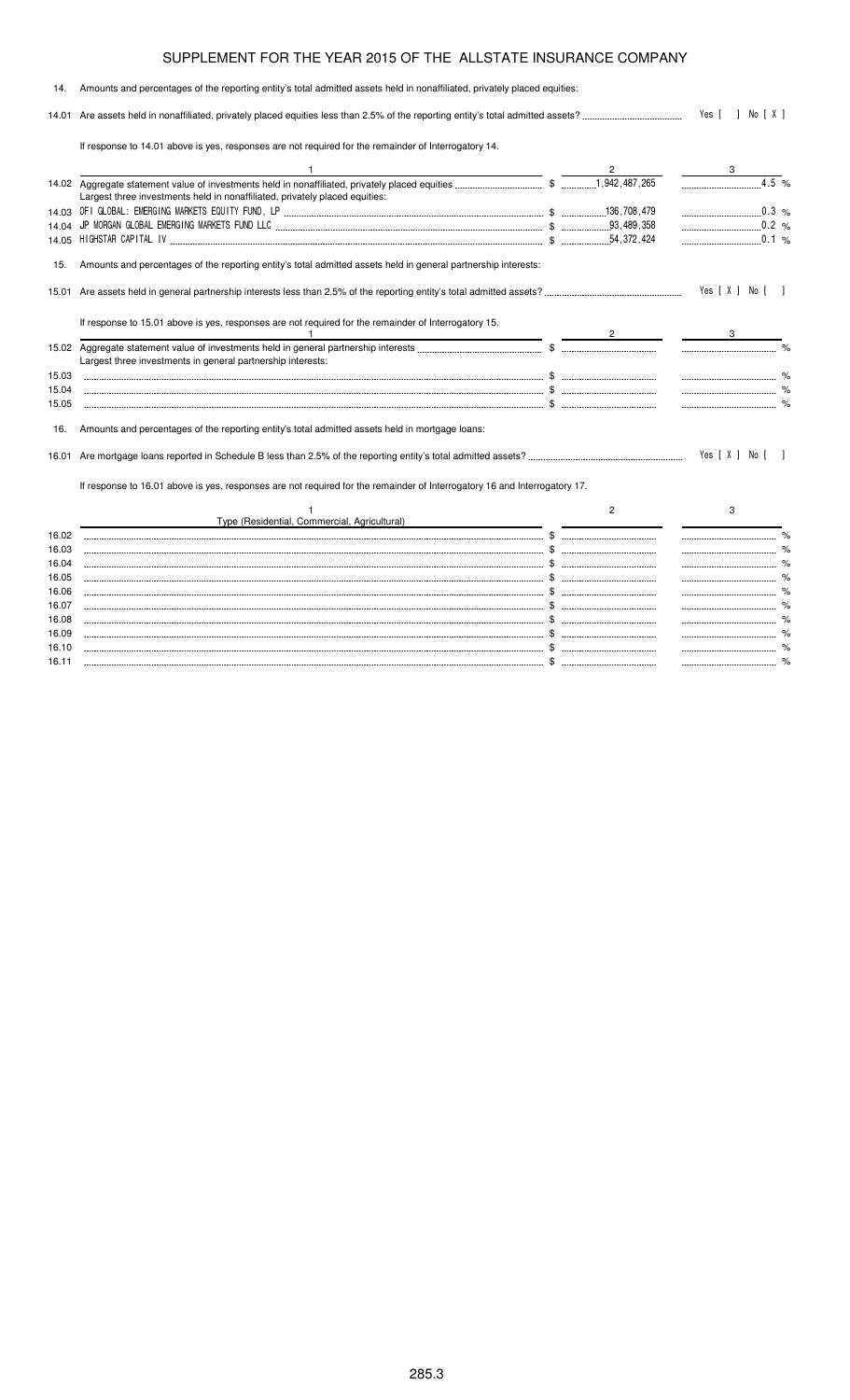Amount and percentage of the reporting entity's total admitted assets held in the following categories of mortgage loans:

|       | Amount and percentage of the reporting entity's total admitted assets held in the following categories of mongage loans.                          |   |            |                | Loans                                                  |
|-------|---------------------------------------------------------------------------------------------------------------------------------------------------|---|------------|----------------|--------------------------------------------------------|
|       |                                                                                                                                                   |   |            |                |                                                        |
| 16.13 |                                                                                                                                                   |   |            |                |                                                        |
| 16.14 |                                                                                                                                                   |   |            |                |                                                        |
| 16.15 |                                                                                                                                                   |   |            |                |                                                        |
| 16.16 |                                                                                                                                                   |   |            |                |                                                        |
| 17.   | Aggregate mortgage loans having the following loan-to-value ratios as determined from the most current appraisal as of the annual statement date: |   |            |                |                                                        |
|       | Residential                                                                                                                                       |   | Commercial |                | Agricultural                                           |
|       | Loan to Value<br>$\mathbf{2}$<br>$\overline{1}$                                                                                                   | 3 |            |                | 5<br>6                                                 |
|       |                                                                                                                                                   |   |            |                |                                                        |
|       |                                                                                                                                                   |   |            |                |                                                        |
|       |                                                                                                                                                   |   |            |                |                                                        |
|       |                                                                                                                                                   |   |            |                |                                                        |
|       |                                                                                                                                                   |   |            |                | $\$\$                                                  |
|       |                                                                                                                                                   |   |            |                |                                                        |
| 18.   | Amounts and percentages of the reporting entity's total admitted assets held in each of the five largest investments in real estate:              |   |            |                |                                                        |
| 18.01 |                                                                                                                                                   |   |            |                | Yes [ X ] No [ ]                                       |
|       | If response to 18.01 above is yes, responses are not required for the remainder of Interrogatory 18.                                              |   |            |                |                                                        |
|       | Largest five investments in any one parcel or group of contiguous parcels of real estate.                                                         |   |            |                |                                                        |
|       | Description                                                                                                                                       |   |            |                |                                                        |
|       | $\overline{1}$                                                                                                                                    |   |            | $\overline{2}$ | 3                                                      |
| 18.02 |                                                                                                                                                   |   |            |                | $\frac{9}{6}$<br>------------------------------------- |
| 18.03 |                                                                                                                                                   |   |            |                |                                                        |
| 18.04 |                                                                                                                                                   |   |            |                |                                                        |
| 18.05 |                                                                                                                                                   |   |            |                |                                                        |
| 18.06 |                                                                                                                                                   |   |            |                |                                                        |
| 19.   | Report aggregate amounts and percentages of the reporting entity's total admitted assets held in investments held in mezzanine real estate loans: |   |            |                |                                                        |
| 19.01 |                                                                                                                                                   |   |            |                | Yes [X ] No []                                         |
|       | If response to 19.01 is yes, responses are not required for the remainder of Interrogatory 19.                                                    |   |            |                |                                                        |
|       |                                                                                                                                                   |   |            |                |                                                        |
|       | Largest three investments held in mezzanine real estate loans:                                                                                    |   |            |                |                                                        |
| 19.03 |                                                                                                                                                   |   |            |                |                                                        |
| 19.04 |                                                                                                                                                   |   |            |                |                                                        |
| 19.05 |                                                                                                                                                   |   |            |                |                                                        |
|       |                                                                                                                                                   |   |            |                |                                                        |